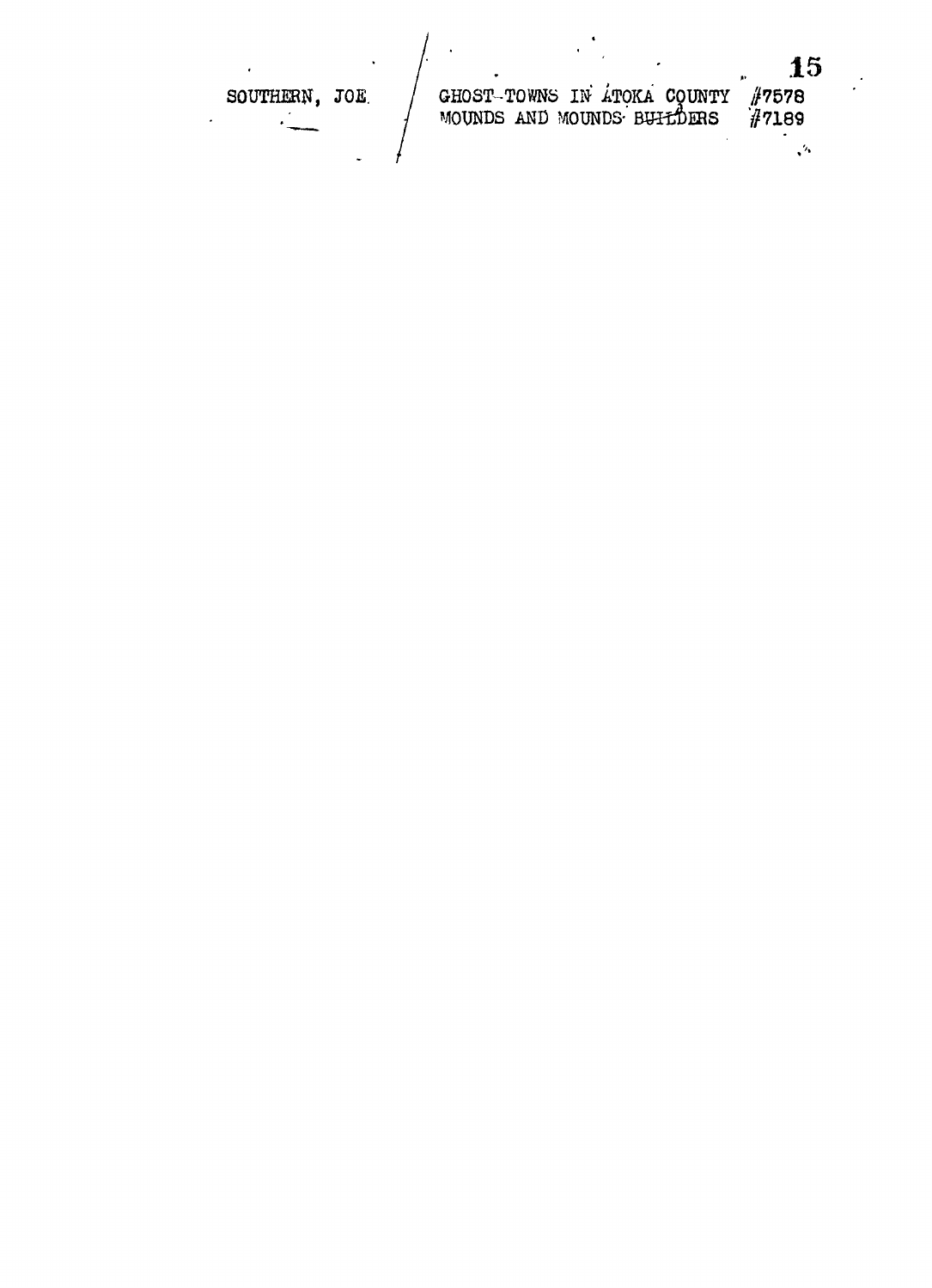SOUTHERN, JOE Joe Southern,

Interviewer. September 21, 19.7.

"G.IGST TOMIS"

GHOST TOWNS. Atoka County  $7578$ 

A brief write up on "ghost towns" located in what is now Atoka County, Oklahoma. When they were estallis ed and when/aparached.

heroert store was located on mivenue prairie and creek ten mi és northeast of atoka. This store a.d place was used to distribute mail and merchandise that/was traighted from Ft. Smith, Arka sai. and Bonham, Texas, roll lo47 up t and tirough the Civil War.  $/$  It was abadoned in 1873 after  $y_{\ldots}$ . Mol. T. Railroäd was built through the Indian Territory.

old Boggy Depot was esta listed about 1845. It was used as a trading post and stare atophrom Ft. Smith, Arkansas, to Ft. gashita which, in later. years we to to cherman, Texas, during the Civil War; it was occupied by Ca t. G. D. Hester and others  $\sqrt{2}$  in charge of the tonfederate soldiers of the thoctaw and Chickasaw Mations. They gathered with their families household goods and live stock for protection. Boggy Depot was abandoned about 1875 to 1880.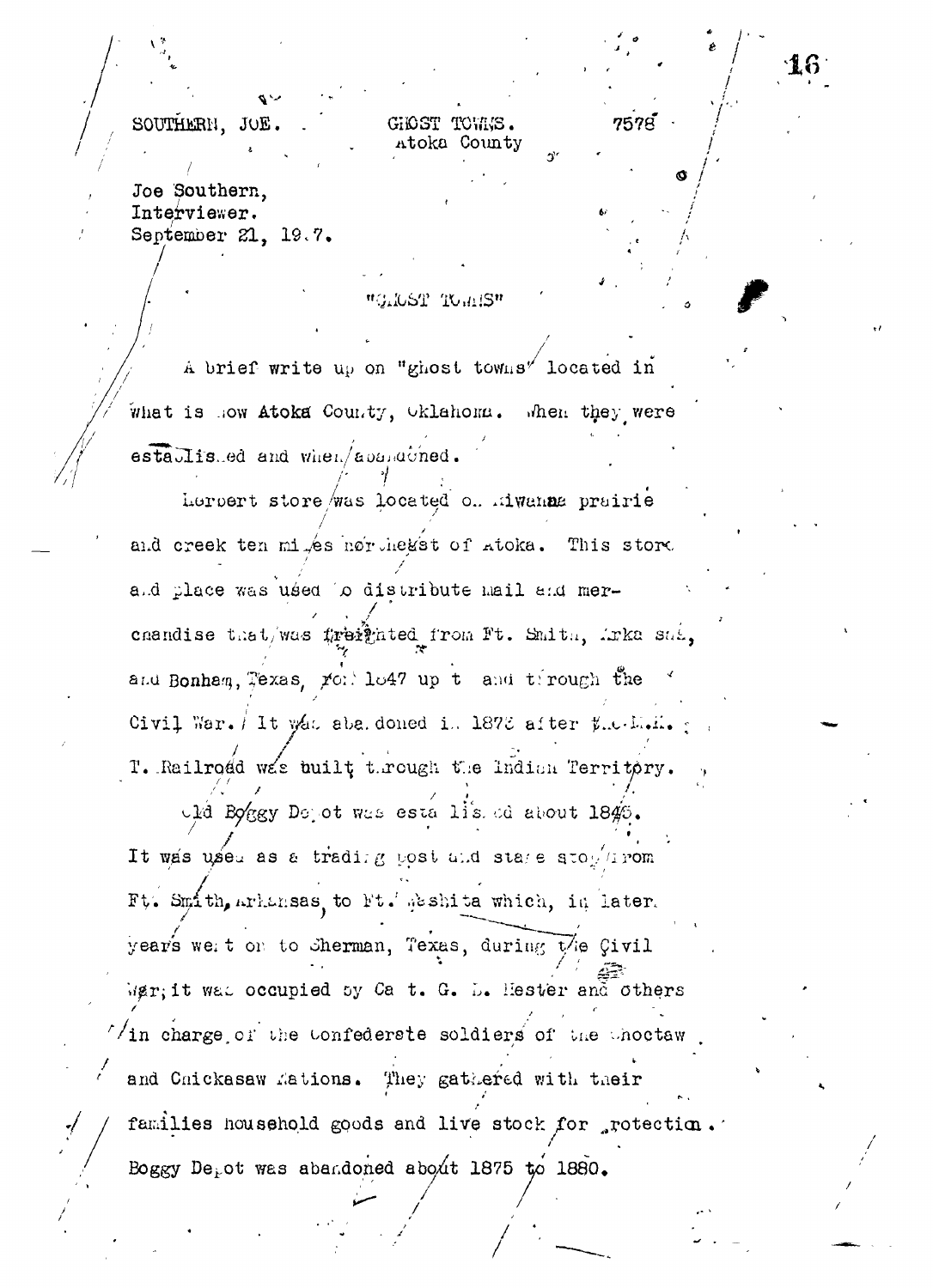SOUTHERN. JOE.

## CHOST TOWNS

578

Maytubby Springs are located southwest of Coppy Depot. It was used as a hotel and a tath mouse also was built there, and it was used as yeller lth rosort from 1883 up to about 1895 when it was abundoned.

Lidway mas locate. or a brach or mer. K. T. Hailroad just south of the Coal and Atoma Count lise in atoka County. It was cleablished by a coal Company in 1897, a d was a a d ned point rile on economic the strike or la or or lies.

about 1899 a reilroad/s'ur as. uilt from the Lidway west live .i.e. y the her Coal lamp in Atoka Con ty. It was hamed ideory time in 1914 there was ole of the largest stade showels i. He wited States shi jea  $\angle$ , and unloaded nore. It was jut together for the ur ose of using in the striping over purded from a sein of coal five to eight feet inches in Juckness over ourden seven to twenty five feet in thichness. This shovel had a crane with a reach length of lity to ane hundred feet. It striped a pit three hundred eet in width and three miles long.